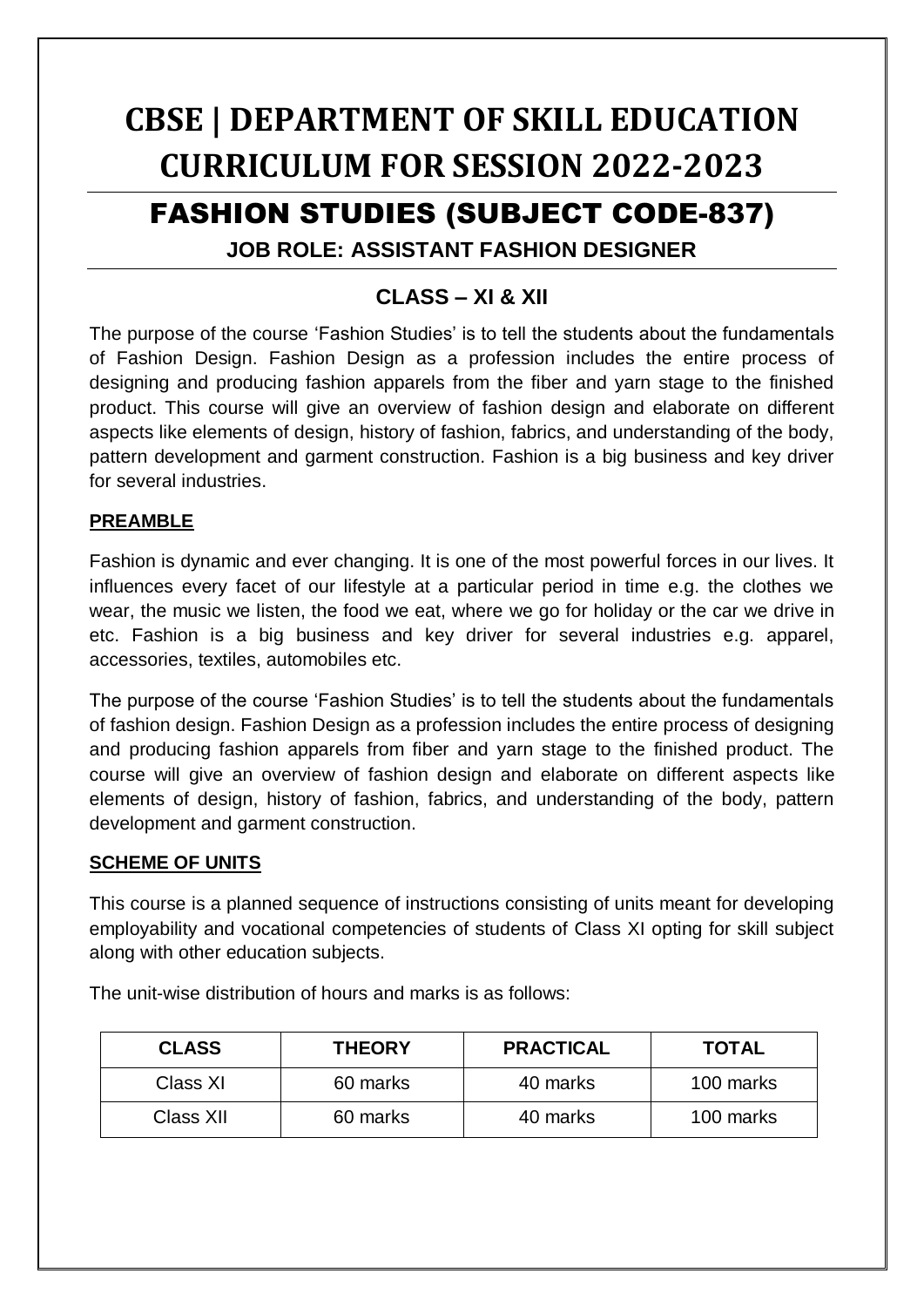# FASHION STUDIES (SUBJECT CODE - 837)

**Class XI (Session 2022-2023)**

Total Marks: 100 (Theory  $-60+$  Practical  $-40$ )

|                  | <b>UNITS</b>                                                      |               | <b>NO. OF HOURS</b><br>for Theory and<br><b>Practical</b> | <b>MAX. MARKS</b><br>for Theory and<br><b>Practical</b> |
|------------------|-------------------------------------------------------------------|---------------|-----------------------------------------------------------|---------------------------------------------------------|
|                  | <b>Employability Skills</b>                                       |               |                                                           |                                                         |
|                  | Unit 1: Communication Skills-III                                  | 10            |                                                           | $\overline{2}$                                          |
| ⋖                | Unit 2: Self-Management Skills-III                                | 10            |                                                           | $\overline{2}$                                          |
| Part             | Unit 3 : ICT Skills-III                                           | 10            |                                                           | $\overline{2}$                                          |
|                  | Unit 4 : Entrepreneurial Skills-III                               |               | 15                                                        | $\overline{2}$                                          |
|                  | Unit 5 : Green Skills-III                                         | 05            |                                                           | $\overline{2}$                                          |
|                  | <b>Total</b>                                                      | 50            |                                                           | 10                                                      |
|                  | <b>Subject Specific Skills</b>                                    | <b>Theory</b> | <b>Practical</b>                                          | <b>Marks</b>                                            |
|                  | Unit 1: Overview Of Fashion                                       | 30            | 05                                                        |                                                         |
|                  | Unit 2: Introduction To Fabrics, Dyeing &<br>Printing             | 40            | 10                                                        | 25                                                      |
| <u>ന</u>         | Unit 3: Design Fundamentals                                       | 27            | $\overline{7}$                                            |                                                         |
| Part             | Unit 3: Design Fundamentals                                       | 28            | 8                                                         | 25                                                      |
|                  | Unit 4: Materials Tools And Processes of<br><b>Product Making</b> | 40            | 15                                                        |                                                         |
|                  | <b>Total</b>                                                      | 165           | 45                                                        | 50                                                      |
|                  | <b>Practical Work</b>                                             |               |                                                           |                                                         |
| $\mathbf C$      | <b>Practical Examination</b>                                      |               |                                                           | 15                                                      |
| Part             | <b>Written Test</b>                                               |               |                                                           | 10                                                      |
|                  | Viva Voce                                                         |               |                                                           | 05                                                      |
|                  | <b>Total</b>                                                      |               |                                                           | 30                                                      |
| $\Omega$<br>Part | <b>Project Work/ Field Visit</b>                                  |               |                                                           |                                                         |
|                  | <b>Practical File/Student Portfolio</b>                           |               |                                                           | 10                                                      |
|                  | <b>Total</b>                                                      |               |                                                           | 10                                                      |
|                  | <b>GRAND TOTAL</b>                                                |               | 260                                                       | 100                                                     |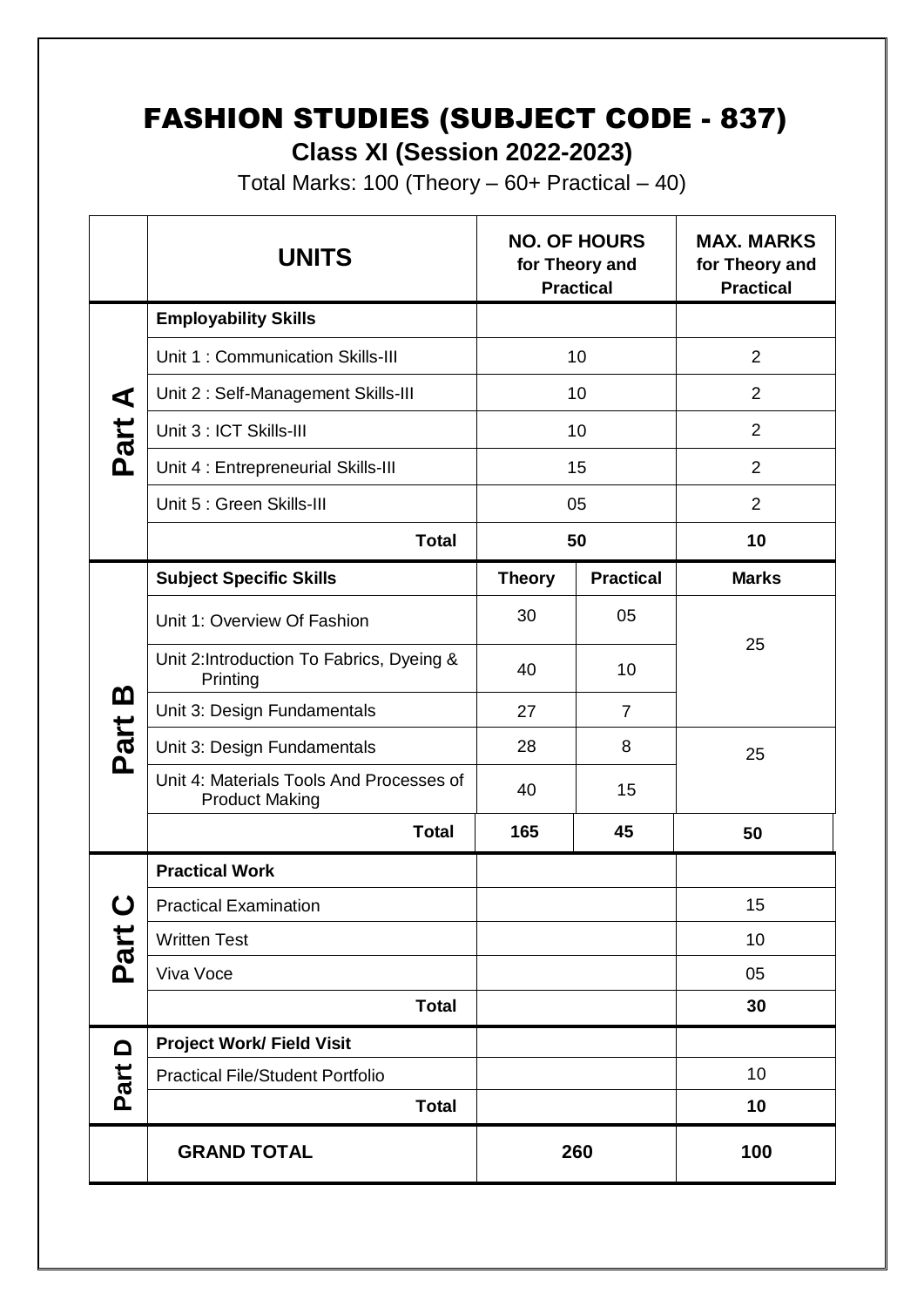# **DETAILED CURRICULUM/TOPICS FOR CLASS XI**

#### **Part-A: EMPLOYABILITY SKILLS**

| <b>S. No.</b> | <b>Units</b>                                                | <b>Duration in Hours</b> |
|---------------|-------------------------------------------------------------|--------------------------|
| 1.            | Unit 1: Communication Skills-III                            | 10                       |
| 2.            | Unit 2: Self-management Skills-III                          | 10                       |
| 3.            | Unit 3: Information and Communication Technology Skills-III | 10                       |
| 4.            | Unit 4: Entrepreneurial Skills-III                          | 15                       |
| 5.            | Unit 5: Green Skills-III                                    | 05                       |
|               | <b>TOTAL DURATION</b>                                       | 50                       |

#### **NOTE: Detailed Curriculum/ Topics to be covered under Part A: Employability Skills can be downloaded from CBSE website**.

# **Part-B – SUBJECT SPECIFIC SKILLS**

- Unit 1: Overview Of Fashion
- Unit 2:Introduction To Fabrics, Dyeing & Printing
- Unit 3: Design Fundamentals
- Unit 4:Materials Tools And Processes Of Product Making

# **UNIT–1: OVERVIEW OF FASHION**

#### **Objectives of the course**

- To introduce students to Fashion Studies and provide an overview of fashion
- To familiarize students with essential fashion terminology and theories
- To provide information about fashion designers and brands
- To clarify the roles of regulatory bodies and professionals in the garment industry

**Learning outcomes:** After completion of the unit, the students shall be able to do the following:

- Demonstrate their knowledge of fundamental aspects of fashion
- Explain appropriate terminology and theories related to fashion
- Explain the salient characteristics of fashion designers and brands
- Explain the roles of regulatory bodies and fashion professionals in the garment industry

# **Content:**

- Understanding fashion: Introduction and definition
- Factors influencing fashion
- Key Concepts and Terminology
- Movement and Direction of fashion Fashion forecasting, pendulum swing and fashion cycles.
- Theories of fashion movement
- Consumers Innovators, Motivators, Followers, Victims
- Salient characteristics of fashion designers and brands.
- International Trade in Fashion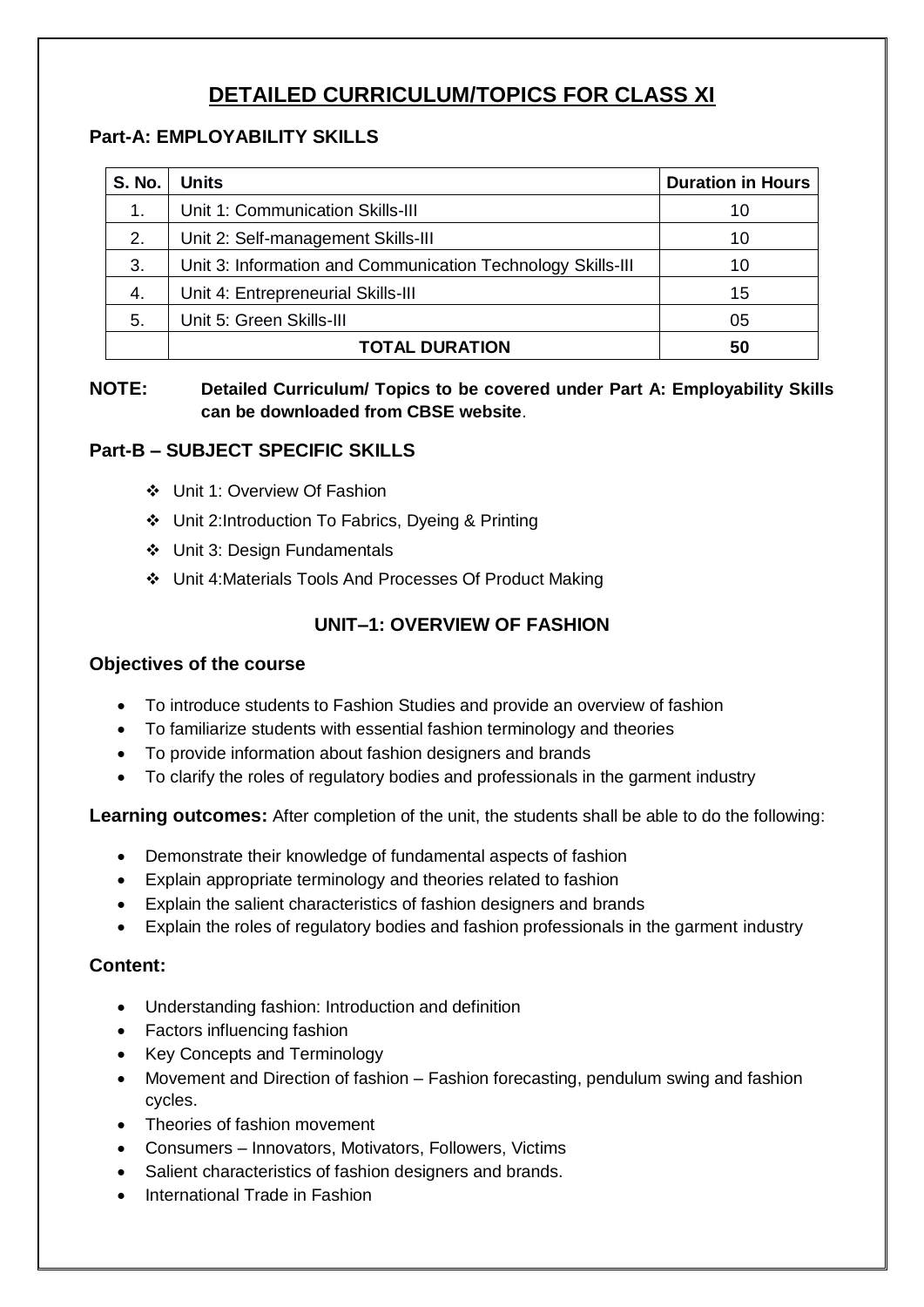- Fashion Regulatory Bodies in India
- Role of fashion professionals
- Fashion Institutes

# **UNIT–2: INTRODUCTION TO FABRICS, DYEING & PRINTING**

#### **Objective of the course**

- To introduce students to natural and manmade fibers
- To develop awareness of spinning, weaving, dyeing and printing

**Learning outcomes:** After finishing the course, the students shall be able to do the following:

- Identity and differentiate fabric varieties
- Explain the various processes of fabric manufacturing, dyeing & printing

#### **Course Content:**

- Textile fibers– natural and manmade
- Yarns
- Weaving
- Dyeing and printing

# **UNIT–3: DESIGN FUNDAMENTALS**

#### **Objective of the course:**

- To introduce the students to various aspects of design
- To develop familiarity with different Elements of Design and Principles of Design
- To develop familiarity with common design terminology
- To develop skills of visualization and communication using design principles

**Learning outcomes:** After finishing the course, the students shall be able to do the following:

- Identify the Elements of Design
- Identify the Principles of Design
- Use appropriate design terminology
- Translate design concepts to design products

#### **Course Content:**

- Design, Designers and Design process
- Basic Elements of Design Point, line, shape and texture
- Colour Theory Hue, tint, shade, tone, colour schemes
- Colour Psychology
- Principles of Design rhythm, balance, emphasis and contrast
- Silhouette and proportion in apparel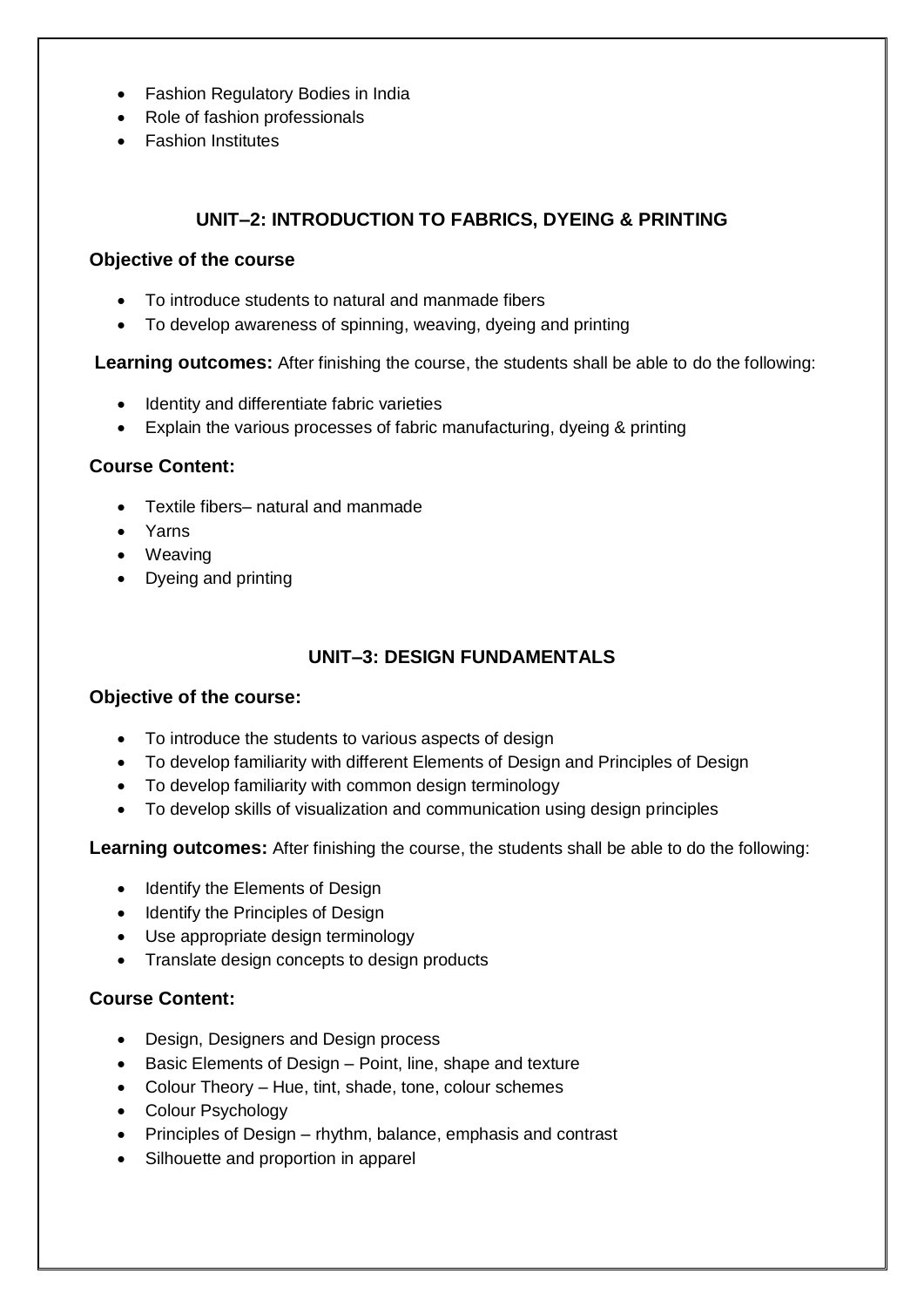# **UNIT – 4: MATERIALS, TOOLS AND PROCESSES OF PRODUCT MAKING**

#### **Objective of the course:**

- To introduce students to the sewing machine
- To introduce students with home fashion product categories
- To introduce students to leather product categories

**Learning outcomes:** After finishing the course, the students shall be able to do the following:

- Develop proficiency in the use of the sewing machine
- Differentiate between stitched and unstitched products
- Explain categories of leather products

#### **Course Content:**

- Introduction to sewing machine component parts and functions.
- Sewing tools, Safety rules and Sewing Aids
- Home Fashion Products
- Leather Fashion Products

#### **PRACTICAL WORK**

- **1.** Relating fashion cycle theories to fashion trends
- **2.** Application of textile swatch on any product
- **3.** Burning test for fibre identification
- **4.** Constructing basic weaves
- **5.** Colour wheel- primary, secondary and tertiary colours
- **6.** Value chart- Tints and Shades
- **7.** Nature as inspiration for design
- **8.** Application of colour psychology to colour schemes
- **9.** Application of elements and principles of design
- **10.** Development of eight-head fashion croquis- Block Figure
- **11.** Preparation of hand-stitched samples (e.g. basting, hemming etc.)
- **12.** Prepare samples of plain seams
- **13.** Prepare samples of seam finishes; self-enclosed seams
- **14.** Prepare samples of seam with fullness -gathers, pleats and tucks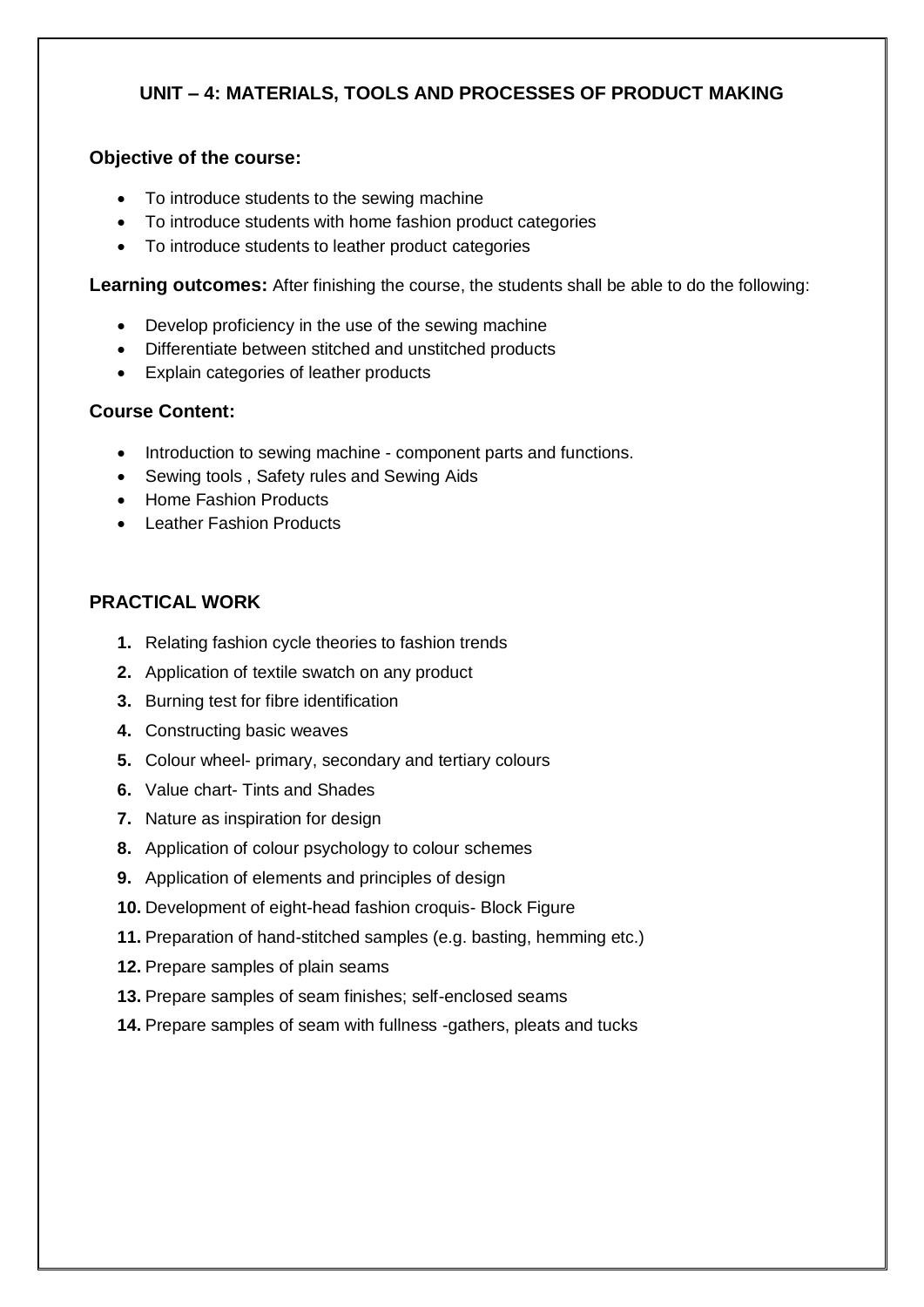# FASHION STUDIES (SUBJECT CODE - 837) **Class XII (Session 2022-2023)**

Total Marks: 100 (Theory  $-60+$  Practical  $-40$ )

|          | <b>UNITS</b>                            | <b>NO. OF HOURS</b><br>for Theory and<br><b>Practical</b> |                  | <b>MAX. MARKS</b><br>for Theory and<br><b>Practical</b> |
|----------|-----------------------------------------|-----------------------------------------------------------|------------------|---------------------------------------------------------|
|          | <b>Employability Skills</b>             |                                                           |                  |                                                         |
|          | Unit 1: Communication Skills-I*         | 10                                                        |                  | -                                                       |
|          | Unit 2: Self-Management Skills-IV       | 10                                                        |                  | 3                                                       |
| Part A   | Unit 3 : ICT Skills-IV                  | 10                                                        |                  | 3                                                       |
|          | Unit 4 : Entrepreneurial Skills-IV      | 15                                                        |                  | 4                                                       |
|          | Unit 5 : Green Skills-IV*               | 05                                                        |                  |                                                         |
|          | <b>Total</b>                            | 50                                                        |                  | 10                                                      |
|          | <b>Subject Specific Skills</b>          | <b>Theory</b>                                             | <b>Practical</b> | <b>Marks</b>                                            |
|          | Unit1: History of Fashion               | 30                                                        | 10               | 10                                                      |
| <u>ന</u> | Unit2: Basic Pattern Development        | 40                                                        | 20               | 16                                                      |
| Part     | Unit3: Elements of Fashion              | 30                                                        | 10               | 12                                                      |
|          | Unit 4: Basics of Garment Making        | 50                                                        | 20               | 12                                                      |
|          | <b>Total</b>                            | 150                                                       | 60               | 50                                                      |
|          | <b>Practical Work</b>                   |                                                           |                  |                                                         |
| ပ        | <b>Practical Examination</b>            |                                                           |                  | 21                                                      |
| Part     | <b>Written Test</b>                     |                                                           |                  | 05                                                      |
|          | Viva Voce                               |                                                           |                  | 04                                                      |
|          | <b>Total</b>                            |                                                           |                  | 30                                                      |
| Part D   | <b>Project Work/Field Visit</b>         |                                                           |                  |                                                         |
|          | <b>Practical File/Student Portfolio</b> |                                                           |                  | 10                                                      |
|          | <b>Total</b>                            |                                                           |                  | 10                                                      |
|          |                                         |                                                           | 260              | 100                                                     |

**Note: \* marked units are to be assessed through Internal Assessment/ Student Activities. They are not to be assessed in Theory Exams**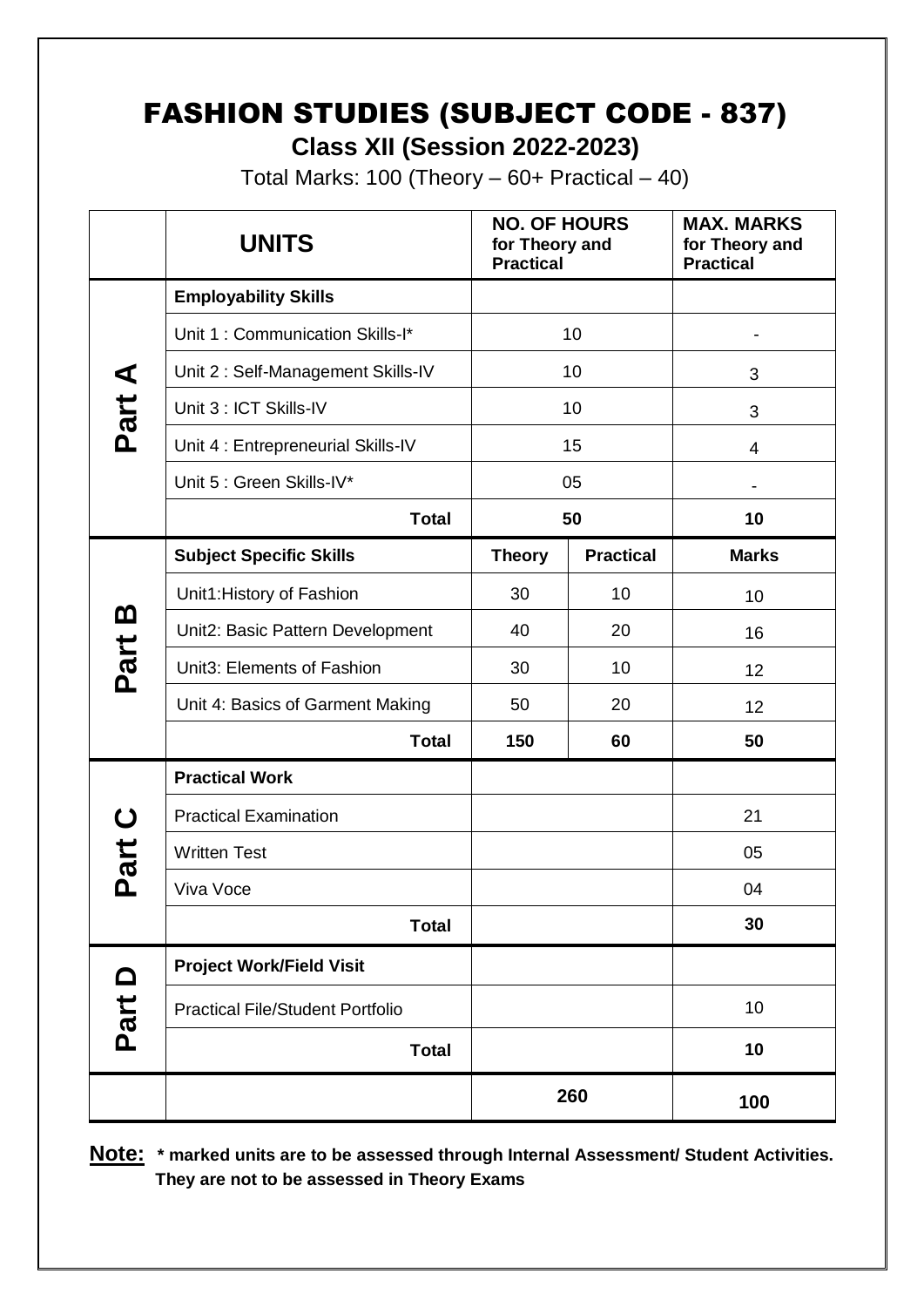# **DETAILED CURRICULUM/TOPICS FOR CLASS XII**

# **PART-A: EMPLOYABILITY SKILLS**

| <b>S. No.</b> | <b>Units</b>                                               | <b>Duration (in Hours)</b> |
|---------------|------------------------------------------------------------|----------------------------|
| 1.            | Unit 1: Communication Skills- IV*                          | 10                         |
| 2.            | Unit 2: Self-management Skills- IV                         | 10                         |
| 3.            | Unit 3: Information and Communication Technology Skills-IV | 10                         |
| 4.            | Unit 4: Entrepreneurial Skills- IV                         | 15                         |
| 5.            | Unit 5: Green Skills- IV*                                  | 05                         |
|               | <b>TOTAL DURATION</b>                                      | 50                         |

**Note: \* marked units are to be assessed through Internal Assessment/ Student Activities. They are not to be assessed in Theory Exams** 

**The detailed curriculum/ topics to be covered under Part A: Employability Skills can be downloaded from CBSE website**

# **PART-B – SUBJECT SPECIFIC SKILLS**

- Unit 1: History of Fashion
- Unit 2: Basic Pattern Development
- Unit 3: Elements of Fashion
- Unit 4:Basics of Garment Making

# **UNIT–1: HISTORY OF FASHION**

#### **Objectives of the course:**

- To provide an overview of history of costume from ancient civilization to the present
- To explain the socio-cultural factors influencing costume
- To explain the influence of industrial revolution on fashion industry.
- To discuss the evolution of modern Indian fashion

**Learning outcomes:** After completion of the unit, the students shall be able to the following:

- Explain the significance of studying fashion history as a source of research for developing new collections.
- Express their knowledge on industrial revolution and its impact on fashion.
- Discuss evolution of modern Indian fashion

# **Course Content:**

• Introduction to history of fashion, sources of information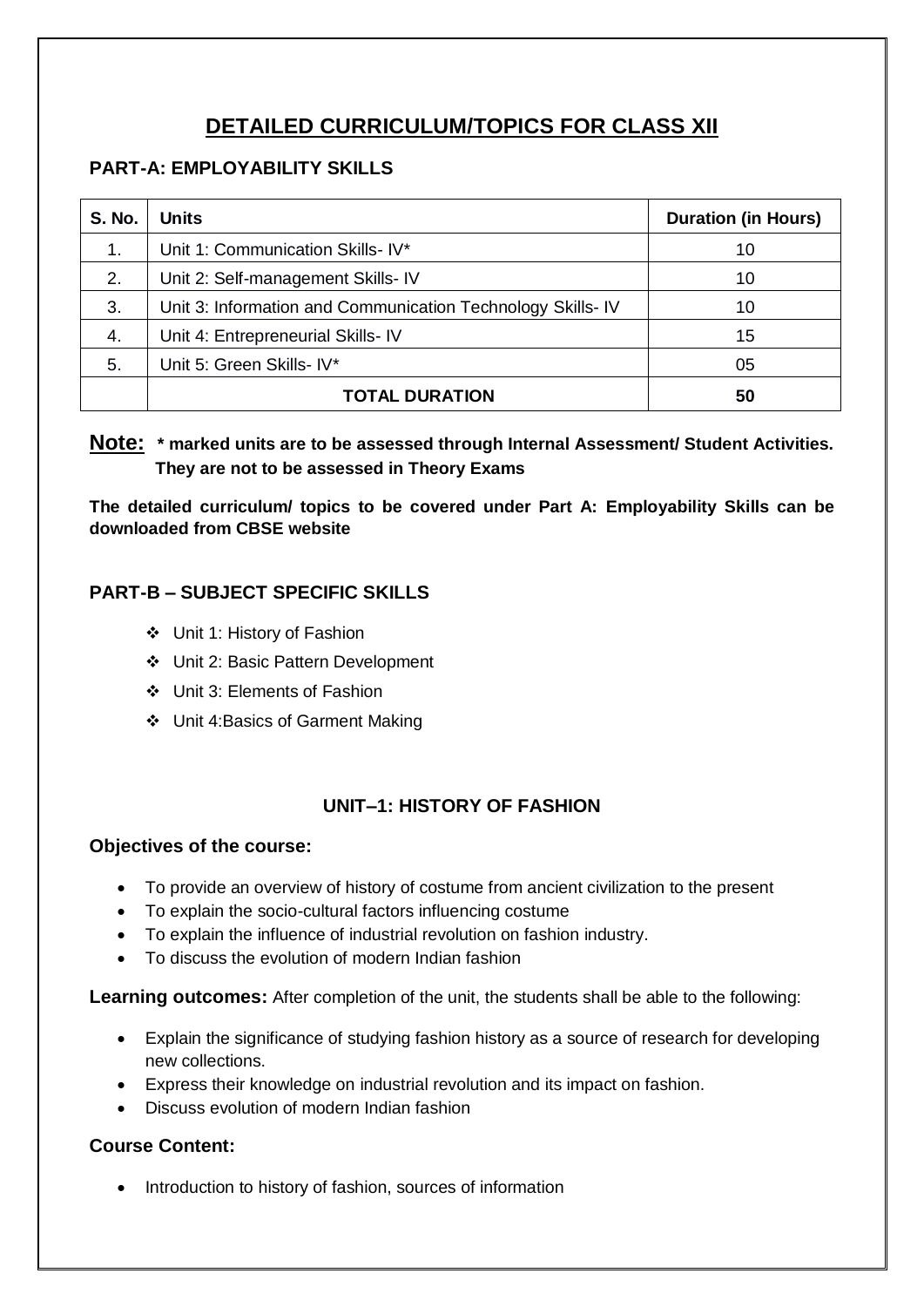- Factors affecting clothing protection, ritualistic, identification, adornment
- Origin and development of costume –Draped costume(Indian, Sumerian, Babylonian, Assyrian, Egyptian, Greek and Roman)
- Industrial Revolution mechanical inventions, influence on India
- $\bullet$  Evolution of 20<sup>th</sup>century Indian fashion.
- Films and fashion

#### **Teaching Methodology:**

• Illustrated lecture with slides and visuals

#### **Reference Text:**

- Kaleidoscope of Fashion by Meher Castelino
- Ancient Indian Costume by Roshan Alkazi

# **UNIT – 2: BASIC PATTERN DEVELOPMENT**

#### **Objectives of the course:**

- To introduce students to the World of Fashion Designing through pattern development
- To explain the importance of skills for converting a design sketch into a three dimensional form.
- To develop basic blocks for bodice and skirt.

**Learning outcomes:** After completion of the unit, the students shall be able to the following:

- Demonstrate understanding the basic skills of Pattern Making.
- Demonstrate understanding of the concept of Fit and Balance.
- Develop Basic Blocks from measurement charts and body measurements.
- Develop patterns for simple Designs using basic blocks.

#### **Course Content:**

- Pattern Making
- Terminology, symbols and abbreviations
- Methods of measuring body and dress form
- sizes and measurements
- Tools of pattern making
- Fit- Element of fits, evaluating fits, need to fit and methods of fit
- Pattern development- Basic Bodice: How to develop a bodice from the standard measurement chart and test fitted on the dress form.
- Sleeveless bodice
- Neckline and its variations
- Dart manipulation
- How to develop basic skirt block with one dart or two darts and A- line
- Collar- Principles of collar development :flat collar, roll collar and stand collar, terminology for collars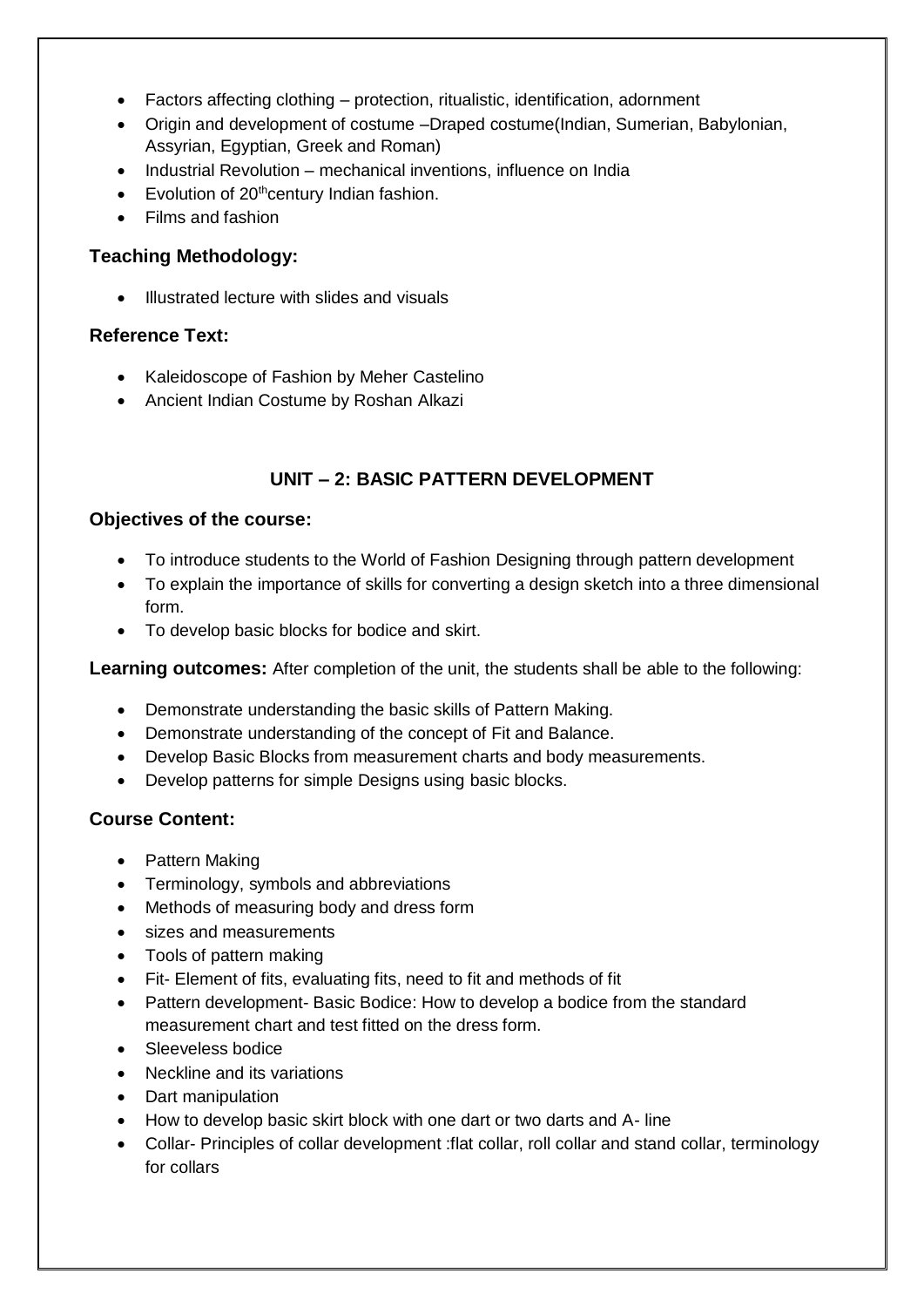# **Teaching Methodology:**

Illustrate lectures with slides, visuals and demonstrations where ever required.

# **Reference Text:**

- Pattern making by Helen Armstrong
- Pattern making for women's wear by Winifred Aldrich
- Pattern making by Pamela Stringer

# **UNIT – 3: ELEMENTS OF FASHION**

#### **Objectives of the course:**

- To introduce students to the basic segments in fashion clothing
- To teach students about fashion, fashion centers, categories of clothing & trims.
- To sensitize students about different items in each category of apparel for men, women and children
- To teach students the difference between high-fashion and mass-fashion apparel
- To distinguish between custom-made and ready to wear garments.

**Learning outcomes:** After completion of the unit, the students shall be able to the following:

- Express knowledge of the segments in Fashion Clothing.
- Express knowledge and use of appropriate fashion terminology
- Express knowledge of global fashion capitals
- Express knowledge of various categories of apparel for men, women and children
- Demonstrate understanding of trims used in apparels.
- Demonstrate understanding of difference between High Fashion, Mass Fashion and custom-made clothing.

# **Course Content:**

- Understanding Fashion definition and overview
- Haute couture, High Fashion, Ready to Wear, Mass produced garments
- Fashion Capitals
- Menswear Introduction, Categories, Elements of Design, shirts, pants and shorts, suits
- Women'swear
- Introduction to Indian women'swear, Elements of design, categories of
- Women's wear-dresses, blouses/skirts, trousers, kameezs, saris & blouses.
- Children wear Introduction, garments for different ages New born, Infants Toddlers, Preteens and Teens, dungarees
- Trims used for the fashion apparel

# **Teaching Methodology:**

 $\bullet$  Illustrated lectures with slides and visuals.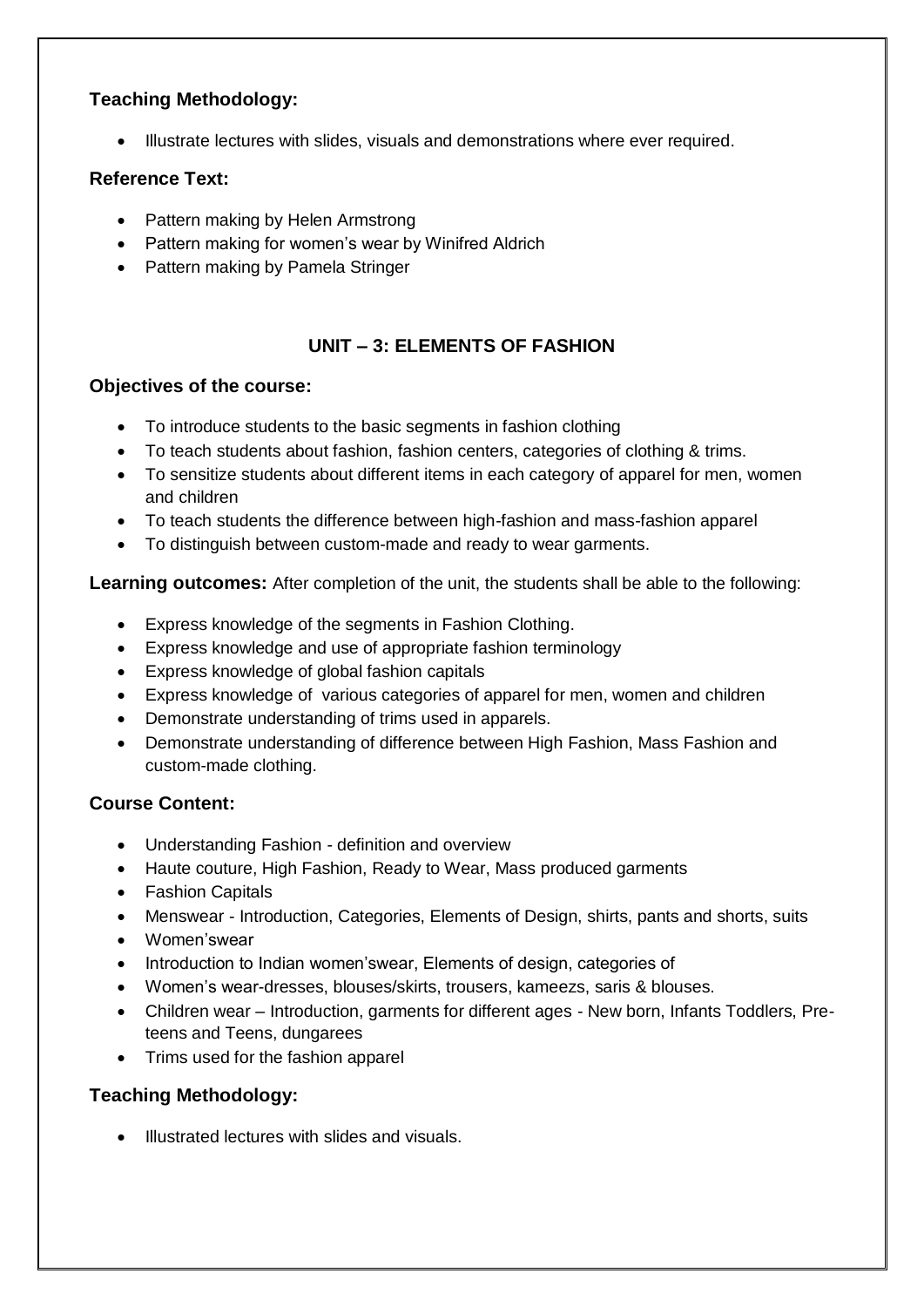#### **Reference Text:**

- Concept to consumer by Gini Stephens Frings
- Encyclopedia of Fashion Details

# **UNIT – 4: BASICS OF GARMENT MAKING**

#### **Objectives of the course:**

- To differentiate between natural, synthetic and blended fabrics.
- To learn the selection criteria and purpose of using underlying fabrics.
- To understand the importance of fabric preparation before cutting fabric.
- To stitch a placket for bodice and sleeve opening
- To finish a neckline using piping and facing

**Learning outcomes:** After completion of the unit, the students shall be able to the following:

Make samples of different garment components - neckline finishes, plackets.

#### **Course content:**

- Understanding fabric types.
- selection of underlining, interfacing, lining and inter-lining
- Cutting preliminaries, fabric preparation, fabric cutting, grain line, preshrinking, identifying the right side of fabric, pinning and marking methods
- Types of plackets- continuous, simple shirt placket and shirt placket with facing.
- Neckline facing, bias strip and preparation of bias strip.
- Appropriate neckline finishes with piping, bias facing and shaped facing (only practical)

#### **Teaching Methodology:**

Illustrate the content with slides, visuals and demonstrations wherever required

#### **Reference Text:**

- Encyclopedia of dress making by Marshall Cavendish
- Readers Digest book of Sewing
- Encyclopedia of Sewing